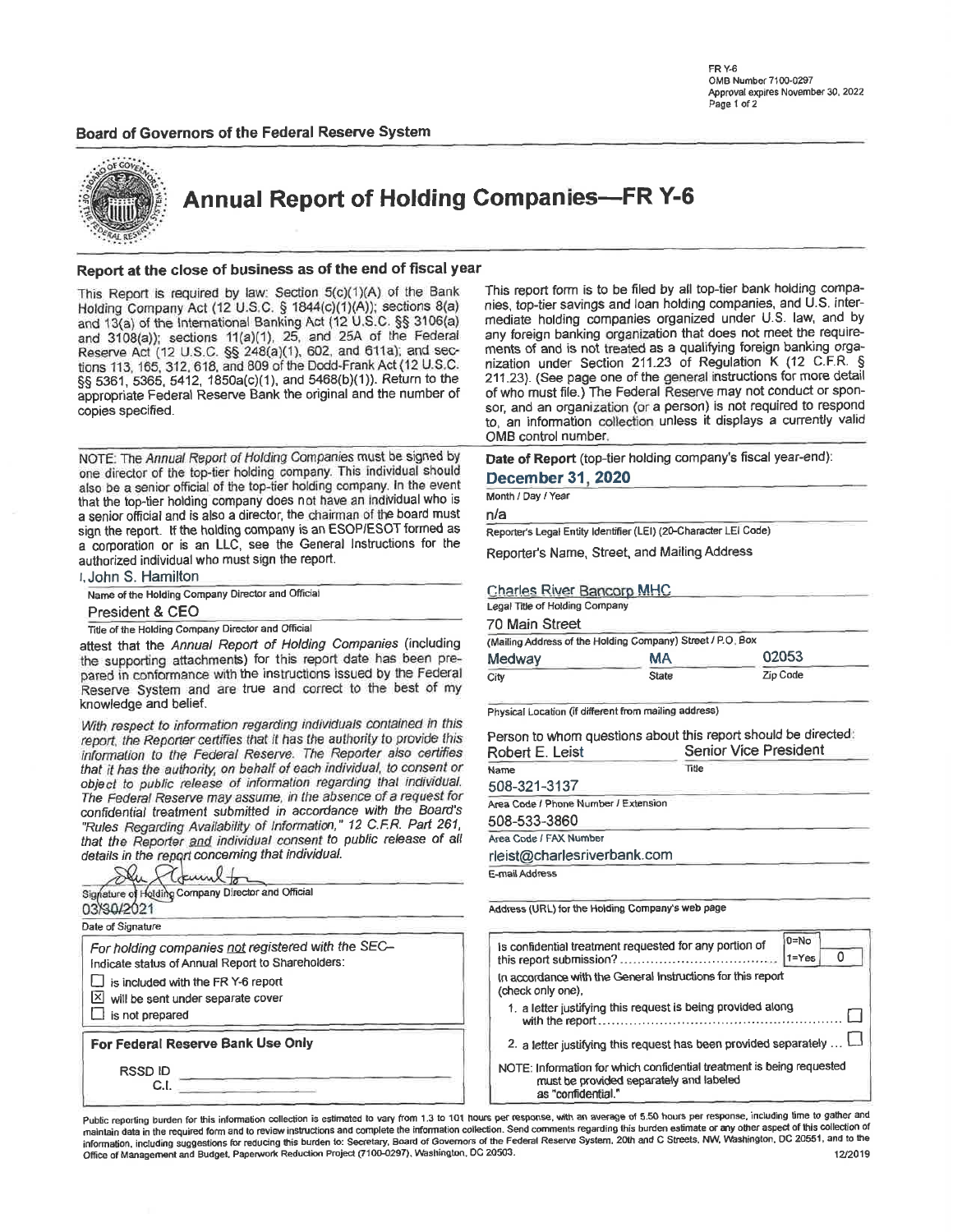# For Use By Tiered Holding Gompanies

Top-tiered hotding companies must list the names, mailing address, and physical locations of each of their subsidiary holding companies below.

| <b>Charles River Bancorp</b>              |                                                                       |          |      |                                                                       |          |  |  |
|-------------------------------------------|-----------------------------------------------------------------------|----------|------|-----------------------------------------------------------------------|----------|--|--|
| Legal Title of Subsidiary Holding Company |                                                                       |          |      | Legal Title of Subsidiary Holding Company                             |          |  |  |
| <b>70 Main Street</b>                     |                                                                       |          |      |                                                                       |          |  |  |
|                                           | (Mailing Address of the Subsidiary Holding Company) Street / P.O. Box |          |      | (Mailing Address of the Subsidiary Holding Company) Street / P.O. Box |          |  |  |
| <b>Medway</b>                             | <b>MA</b>                                                             | 02053    |      |                                                                       |          |  |  |
| City                                      | <b>State</b>                                                          | Zip Code | City | State                                                                 | Zip Code |  |  |
|                                           | Physical Location (if different from mailing address)                 |          |      | Physical Location (if different from mailing address)                 |          |  |  |
| Legal Title of Subsidiary Holding Company |                                                                       |          |      | Legal Title of Subsidiary Holding Company                             |          |  |  |
|                                           | (Mailing Address of the Subsidiary Holding Company) Street / P.O. Box |          |      | (Mailing Address of the Subsidiary Holding Company) Street / P.O. Box |          |  |  |
| City                                      | <b>State</b>                                                          | Zip Code | City | <b>State</b>                                                          | Zip Code |  |  |
|                                           | Physical Location (if different from mailing address)                 |          |      | Physical Location (if different from mailing address)                 |          |  |  |
| Legal Title of Subsidiary Holding Company |                                                                       |          |      | Legal Title of Subsidiary Holding Company                             |          |  |  |
|                                           | (Mailing Address of the Subsidiary Holding Company) Street / P.O. Box |          |      | (Mailing Address of the Subsidiary Holding Company) Street / P.O. Box |          |  |  |
| City                                      | State                                                                 | Zip Code | City | <b>State</b>                                                          | Zip Code |  |  |
|                                           | Physical Location (if different from mailing address)                 |          |      | Physical Location (if different from mailing address)                 |          |  |  |
| Legal Title of Subsidiary Holding Company |                                                                       |          |      | Legal Title of Subsidiary Holding Company                             |          |  |  |
|                                           | (Mailing Address of the Subsidiary Holding Company) Street / P.O. Box |          |      | (Mailing Address of the Subsidiary Holding Company) Street / P.O. Box |          |  |  |
| City                                      | <b>State</b>                                                          | Zip Code | City | State                                                                 | Zip Code |  |  |
|                                           | Physical Location (if different from mailing address)                 |          |      | Physical Location (if different from mailing address)                 |          |  |  |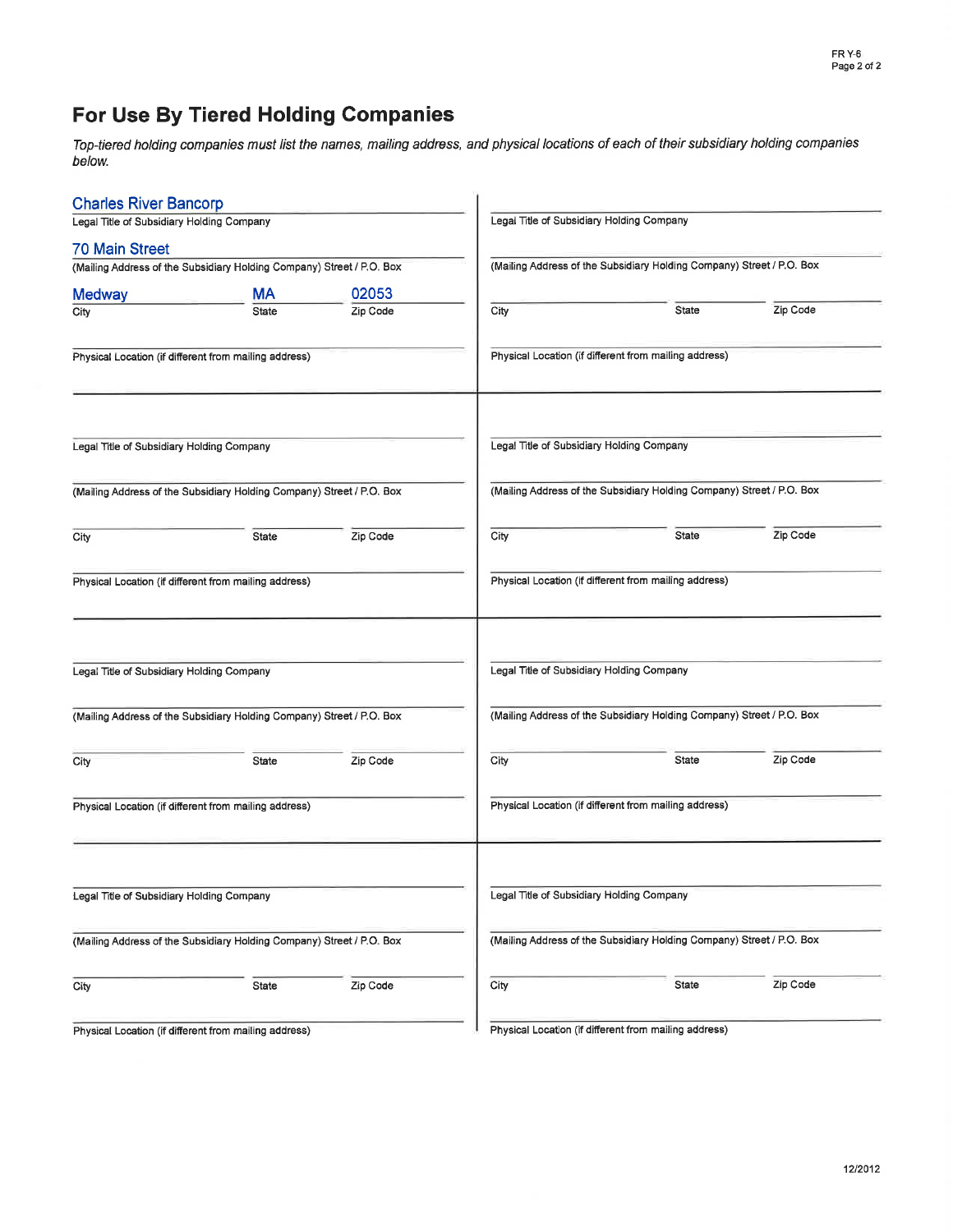### FORM FRY - <sup>6</sup>

# CHARLES RIVER BANCORP, MHC

#### "LEI-N/A unless otherwise noted"

### MEDWAY, MASSACHUSETTS

### FISCAL YEAR ENDING DECEMBER 31,2020

# Report Item

2a.

1 The holding company prepares an annual report, two copies will be forwarded, by mid April.

> ORGANIZATIONAL CHART Charles River Bancorp, MHC December 31, 2020

| <b>CHARLES RIVER BANCORP, MHC</b>    |      |
|--------------------------------------|------|
| A MUTUAL HOLDING COMPANY             |      |
| MEDWAY, MA 02053                     |      |
| <b>INCORPORATED IN MASSACHUSETTS</b> |      |
|                                      |      |
|                                      | 100% |
|                                      |      |
|                                      |      |
| <b>CHARLES RIVER BANCORP, INC</b>    |      |
|                                      |      |
|                                      |      |
| A STOCK HELD HOLDING COMPANY         |      |
| MEDWAY, MA 02053                     |      |
| <b>INCORPORATED IN MASSACHUSETTS</b> |      |
|                                      | 100% |
|                                      |      |
| <b>CHARLES RIVER BANK</b>            |      |
| <b>A STOCK HELD BANK</b>             |      |
|                                      |      |
| MEDWAY, MA 02053                     |      |
| <b>INCORPORATED IN MASSACHUSETTS</b> |      |

MECOBA SECURITY CORP A Massachusetts Security Corp Medway, MA 02053 lncorporated in Massachusetts

MECOBA PROPERTIES, INC. Subsidiary of Charles River Bank Medway, MA 02053 lncorporated in Massachusetts